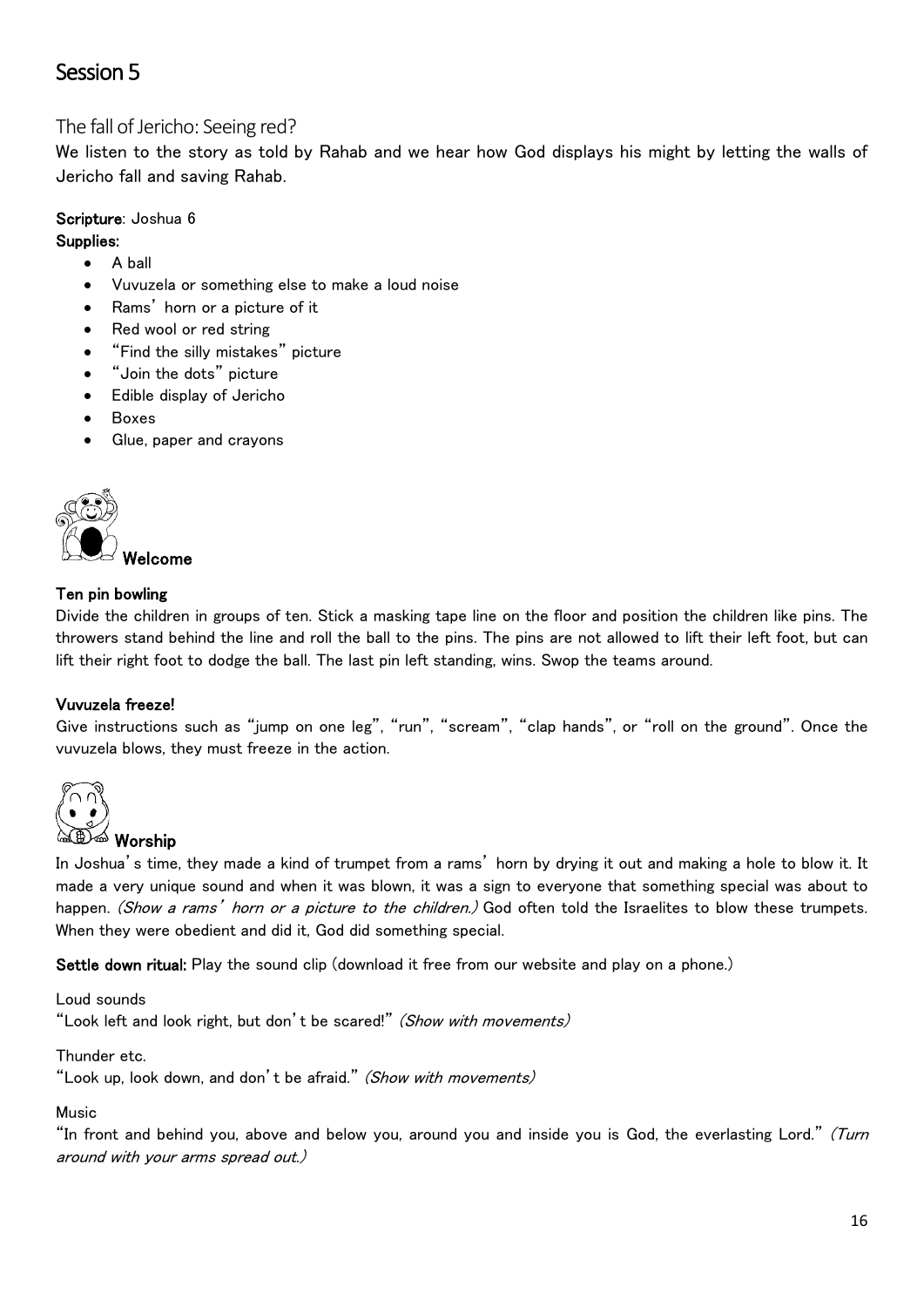

Rahab tells the story. She begins with the first day when the Israelites walked around the city. This is her story: "They're here. The Israelites. Wait, let me make sure the red rope is sturdy."

(Rahab checks that the rope is sturdy and still hanging where it should.) "Joshua promised that they would keep me and everyone in my house safe when they see the red rope. If the rope isn't there... No, I don't want to think about that. I wonder why they're walking around the city like that. Maybe they're trying to scare us. I'm already scared. Luckily, they promised to protect my family and me.

Now they are going back to their tents. Weird."

#### (Hovers at the rope and checks it is still sturdy.)

"It's the third day already. (Rahab looks out the window again.) The city gates stay locked because the Israelites are walking around the city. Yesterday I watched the march. There were priests and soldiers that walked without talking. Even the shouting from the walls didn't bother them. Jericho's people and soldiers are mocking them from the wall but the Israelites stay silent. Their priests are carrying a golden box with two golden angels on it. I heard God's law is inside it. Everyone in the city is wondering about it because no one knows what's going to happen. My family is angry with me because I won't let them leave. I tried to explain to them that the Israelites would kill them. But they don't believe me. They say it's only stories, but I know it's the truth. The Israelites don't live like we do. Our city is full of bad people. I know, because I also lived a bad life. The worst is that they worship Baal. I know there is only one true God. Baal is an idol that people dreamt up themselves. They do awful things and then say they are doing it for Baal. God gave them hundreds of years to stop, but they only got worse. That's why God is going to destroy Jericho.

Let me just check again... yes, the rope is still fine.

The red rope is a sign for the Israelites to remember their promise to me. Today is the seventh day that they're walking around the city. But I something will happen today. They have walked around the city three times already. Three times, I tell you! My family wanted to leave the house. I asked them to stay. There they go for the fourth time... the fifth time... the sixth... the seventh... Now what? What's that noise?" (Blow the vuvuzela, let the children shout and scream. Rahab looks if something happens to the rope.)

"The whole wall has fallen over, but my house is still standing! The God of Israel is a wonderful God. It is he who let the wall fall down, but it is also He who saved me!"

Read Joshua 6:23-25 to end the story.

Children reflect on the story:

- 1. I wonder how Rahab felt when the Israelites walked around the city in silence.
- 2. I wonder how you would feel if you were in Rahab's house .
- 3. I wonder if you can remember a time when God saved you from danger.



#### Working and Playing

- Arm crochet or plait a chain with red wool or an old cut up T-shirt.
- Connect the dots activity
- Get big boxes and build a wall with it. Let the children act out the story.